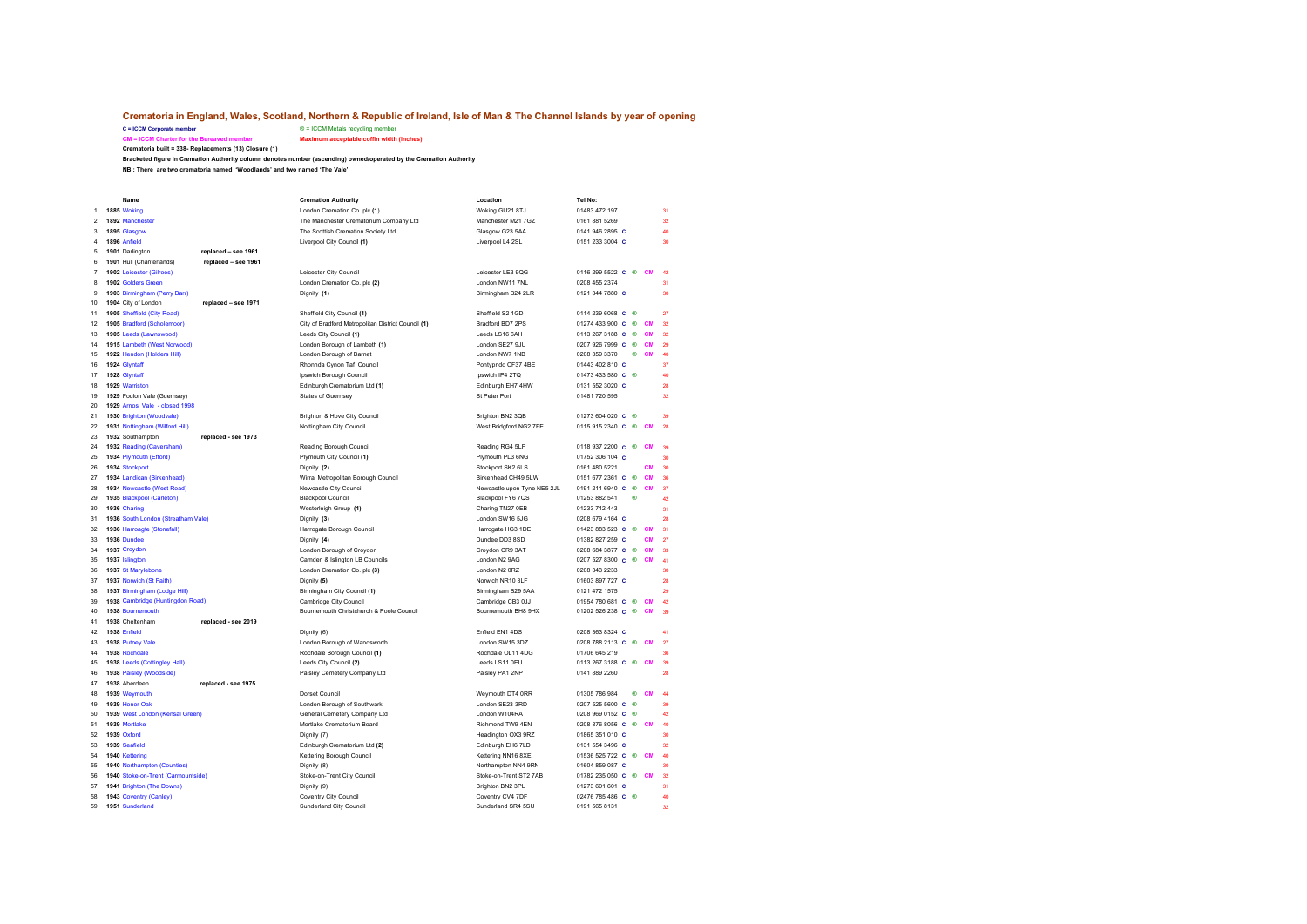| 60         |                   | 1952 Kingston                                        | Royal Borough of Kingston                          | Kingston KT1 3EZ                            | 0208 546 4462 C ®                       |            | <b>CM</b> | 30                       |
|------------|-------------------|------------------------------------------------------|----------------------------------------------------|---------------------------------------------|-----------------------------------------|------------|-----------|--------------------------|
| 61         |                   | 1952 Middleton                                       | Rochdale Borough Council (2)                       | Middleton M24 2NH                           | 0161 643 4321                           |            |           | 28                       |
| 62         |                   | 1952 Birmingham (Yardley)                            | Birmingham City Council (2)                        | Birmingham B25 8NA                          | 0121 708 1831                           |            |           | 30                       |
| 63         |                   | 1952 Skipton (Waltonwrays)                           | <b>Craven District Council</b>                     | Skipton BD23 8BT                            | 01756 796 118                           | ◉          | <b>CM</b> | 33                       |
| 64         |                   | 1953 Southend                                        | Southend-on-Sea City Council                       | Southend-on-Sea SS2 5PX                     | 01702 603 908 C ®                       |            | <b>CM</b> | 42                       |
| 65         |                   | 1953 Gloucester                                      | Gloucester City Council                            | Gloucester GL4 4PA                          | 01452 396 902                           | ⋒          | <b>CM</b> | 33                       |
| 66         |                   | 1953 Dukinfield                                      | Tameside Metropolitan Borough Council              | Dukinfield SK16 4EP                         | 0161 330 1901                           |            | <b>CM</b> | 30                       |
| 67         |                   | 1953 Oldham (Hollinwood)                             | Oldham Council                                     | Oldham OL8 3LU                              | 0161 681 1312 C ®                       |            | <b>CM</b> | 28                       |
| 68         |                   | 1953 Cardiff (Thornhill)                             | City of Cardiff Council                            | Cardiff CF14 9UA                            | 029 2054 4820 C ® CM                    |            |           | 41                       |
| 69         |                   | 1954 Stranton Grange                                 | Hartlepool Borough Council                         | Hartlepool TS25 5DD                         | 01429 274 517                           |            |           | 39                       |
| 70         |                   | 1954 Great Grimsby                                   | North East Lincolnshire Council                    | Great Grimsby DN32 0BA                      | 01472 324 869 C ®                       |            |           | 40                       |
| 71         |                   | 1954 East London                                     | Dignity (10)                                       | London E13 0HB                              | 0207 476 5109 C                         |            |           | 30                       |
| 72         |                   | 1954 South West Middlesex                            | South West Middlesex Crematorium Board             | Feltham TW13 5.IH                           | 0208 894 9001 C ® CM                    |            |           | 41                       |
| 73         |                   | 1954 Overdale                                        | <b>Bolton Council</b>                              | Bolton BL1 5BU                              | 01204 334 499 C                         |            |           | 28                       |
| 74         |                   | 1954 Wolverhampton                                   | Wolverhampton City Council                         | Bushbury WV10 8JR                           | 01902 556 070                           |            | ® CM      | 36                       |
| 75         |                   | 1955 Manor Park                                      | Manor Park Cemetery Company Ltd                    | London E7 ONP                               | 0208 534 1486 C                         |            |           | 30                       |
| 76         |                   | 1955 Peel Green                                      | Salford City Council (1)                           | Eccles M30 7LW                              | 0161 686 7290 C ® CM                    |            |           |                          |
| 77         | 1955 Wigan        |                                                      | Wigan Council                                      | Wigan WN3 4NN                               | 01942 866 455 C                         |            |           | 30                       |
| 78         |                   | 1955 Hastings                                        | Hastings Borough Council                           | Hastings TN34 2AE                           | 01424 451 057 c ®                       |            |           | 38                       |
| 79         |                   | 1955 Nab Wood                                        | City of Bradford Metropolitan District Council (2) | Shipley BD18 4BG                            | 01535 618 245 C ® CM                    |            |           | 32                       |
| 80         |                   | replaced - see 1984                                  |                                                    |                                             |                                         |            |           |                          |
|            |                   | 1955 Walsall (Streetly)                              | Glasgow City Council (1)                           |                                             |                                         |            |           |                          |
| 81         |                   | 1955 Daldowie                                        |                                                    | Glasgow G71 7RU                             | 0141 771 1004                           |            |           | 30                       |
| 82         | 1955 Bedford      | replaced - see 1995                                  |                                                    |                                             |                                         |            |           |                          |
| 83         |                   | 1956 Penmount                                        | Cornwall Council                                   | Truro TR4 9AA                               | 01872 272 871 C                         |            | <b>CM</b> | 38                       |
| 84         | 1956 Carlisle     |                                                      | Carlisle City Council                              | Carlisle CA2 6AT                            | 01228 817 390 C ®                       |            | <b>CM</b> | 38                       |
| 85         |                   | 1956 Markeaton                                       | Derby City Council                                 | Derby DE22 4NH                              | 01332 341 012 C ®                       |            | <b>CM</b> | 32                       |
| 86         | 1956 Torbay       |                                                      | Westerleigh Group (2)                              | Torquay TQ2 7QG                             | 01803 327 768                           | $^{\circ}$ |           | 39                       |
| 87         | 1956 Barham       |                                                      | Westerleigh Group (3)                              | Barham CT4 6QU                              | 01227 831 351                           |            |           | 39                       |
| 88         |                   | 1956 Hawkinge                                        | Dignity (11)                                       | Folkestone CT16 7AG                         | 01303 892 215 C                         |            |           | $\overline{\mathcal{X}}$ |
| 89         |                   | 1956 Accrington                                      | Hyndburn Borough Council                           | Accrington BB5 6HA                          | 01254 232 933                           | $^{\circ}$ |           | 28                       |
| 90         |                   | 1956 Pleasington                                     | Blackburn with Darwen Borough Council              | Blackburn BB2 6AF                           | 01254 201 301                           |            |           | 35                       |
| 91         |                   | 1956 Beckenham                                       | Dignity (12)                                       | Beckenham BR3 4TD                           | 0208 658 8775 C                         |            |           | 38                       |
| 92         | 1956 Eltham       |                                                      | Royal Borough of Greenwich                         | Eltham SE9 2AZ                              | 0208 850 7046 C ®                       |            | <b>CM</b> | 41                       |
| 93         |                   | 1956 Hither Green                                    | London Borough of Lewisham                         | London SE6 1TP                              | 0208 314 9633 C ®                       |            |           | 41                       |
|            |                   |                                                      |                                                    |                                             |                                         |            |           |                          |
| 94         | <b>1956 Blyth</b> |                                                      | Northumberland County Council                      | Blyth NE24 5SZ                              | 01670 352 107                           | ⊛          |           | 39                       |
| 95         |                   | 1956 Surrey & Sussex                                 | Dignity (13)                                       | Crawley RH10 3NQ                            | 01293 882 345 C                         |            |           | 40                       |
| 96         |                   | 1956 Park Wood                                       | Calderdale Council                                 | Elland HX5 9HZ                              | 01422 372 293                           | ®          |           | 40                       |
| 97         |                   | 1956 Hereford<br>replaced - see 2009                 |                                                    |                                             |                                         |            |           |                          |
| 98         |                   | 1956 Swansea                                         | Swansea Council                                    | Morriston, SA6 6RY                          | 01792 771 008 C ®                       |            |           | 34                       |
| 99         |                   | 1957 Nuneaton (Heart of England) replaced - see 1995 |                                                    |                                             |                                         |            |           |                          |
| 100        | 1957 Canford      |                                                      | <b>Bristol City Council (1)</b>                    | Bristol BS9 3PQ                             | 0117 903 8280 C ®                       |            |           | 28                       |
| 101        |                   | 1957 Colchester                                      | Colchester Borough Council                         | Colchester CO2 8RU                          | 01206 282 950 C                         |            | <b>CM</b> | 34                       |
| 102        |                   | 1957 South Essex                                     | London Borough of Havering                         | Upminster RM14 2UY                          | 01708 434 433 C ® CM                    |            |           | 32                       |
| 103        |                   | 1957 New Southgate                                   | Westerleigh Group (4)                              | London N11 1.I.I                            | 0208 361 1713                           |            |           | 36                       |
| 104        |                   | 1957 Agecroft                                        |                                                    | Salford M27 8SS                             | 0161 686 7290 C ® CM                    |            |           | $\infty$                 |
| 105        | 1957 Birtley      |                                                      | Salford City Council (2)<br>Gateshead Council (1)  | Birtley DH3 1PQ                             | 0191 433 3815                           | $^{\circ}$ |           | os                       |
|            |                   | 1957 Craigton                                        | Dignity (14)                                       | Glasgow G52 2DB                             | 0141 882 3893 C ® CM                    |            |           | $\infty$                 |
| 106<br>107 |                   | 1957 Colwyn Bay                                      | Conwy County Borough Council                       | Colwyn Bay LL28 4YL                         | 01492 577 730                           | $^{\circ}$ | <b>CM</b> |                          |
| 108        |                   | 1958 Peterborough                                    |                                                    | Peterborough PE6 7JE                        | 01733 262 639 C ®                       |            | <b>CM</b> | 39                       |
|            |                   |                                                      | Peterborough City Council                          | Crewe CW1 2NA                               |                                         |            |           | 41                       |
| 109<br>110 | 1958 Crewe        |                                                      | Cheshire East Council (1)                          |                                             | 01270 685 545 C ® CM                    |            |           |                          |
| 111        |                   | 1958 Portchester<br>1958 Kent & Sussex               | Portchester Crematorium Joint Committee            | Fareham PO16 8NE                            | 01329 822 533                           |            | ® CM      | 28                       |
|            |                   |                                                      | Tunbridge Wells Borough Council                    | Tunbridge Wells TN2 5JJ                     | 01892 523 984 c <sup>@</sup> CM         |            |           | 43                       |
| 112        | 1958 Burnley      |                                                      | <b>Burnley Borough Council</b>                     | Burnley BB11 5QD                            | 01282 454 154 C                         |            |           | 40                       |
| 113        |                   | 1958 Lytham Park                                     | Fylde Borough Council                              | Lytham St Annes FY8 4AB                     | 01253 735 429                           |            |           | 38                       |
| 114        |                   | 1958 Lambeth                                         | London Borough of Lambeth (2)                      | London SW17 0BY                             | 0208 672 6342 c ® CM                    |            |           | 36                       |
| 115        |                   | 1958 North East Surrey                               | North East Surrey Crematorium Board                | Morden SM4 4NU                              | 0208 337 4835 C ®                       |            | <b>CM</b> | 40                       |
| 116        |                   | 1958 Breakspear                                      | London Borough of Hillingdon                       | Ruislip HA4 7SJ                             | 01895 556 560 C ®                       |            |           | ΔĊ                       |
| 117        | 1958 Emstrey      |                                                      | Dignity (15)                                       | Shrewsbury SY2 6PS                          | 01743 237 900 C ® CM                    |            |           | 32                       |
| 118        |                   | 1958 Robin Hood                                      | Solihull Metropolitan Borough Council (1)          | Solihull B90 3NL                            | 0121 709 7009                           | $^{\circ}$ |           | 33                       |
| 119        |                   | 1958 Huddersfield                                    | Kirklees Council (1)                               | Huddersfield HD2 2JF                        | 01484 223 683 C ® CM                    |            |           | 34                       |
| 120        | 1959 Widnes       |                                                      | Halton Borough Council                             | Widnes WA8 9EE                              | 0151 511 8097 c ®                       |            |           | 32                       |
| 121        |                   | 1959 Chesterfield & District                         | Chesterfield Borough Council                       | Chesterfield S43 1AU                        | 01246 345 888                           |            | ® CM      | 40                       |
| 122        |                   | 1959 West Herts                                      | West Hertfordshire Joint Crematorium Committee     | Garston WD25 0JS                            | 01923 673 285 C ®                       |            |           | 41                       |
| 123        |                   | 1959 Medway                                          | Medway Council                                     | Chatham ME5 9QU                             | 01634 337 744 C ®                       |            |           | 43                       |
| 124        |                   | 1959 Altrincham                                      | <b>Trafford Council</b>                            | Altrincham WA14 5RH                         | 0161 928 7771 C                         |            |           | 32                       |
| 125        |                   | 1959 Blackley                                        | Manchester City Council                            | Manchester M9 8.IP                          | 0161 227 3201 C                         |            |           | 31                       |
| 126<br>127 |                   | 1959 Southport<br>1959 Tynemouth                     | Sefton Council (1)<br>North Tyneside Council (1)   | Southport PR8 5JQ<br>North Shields NE29 9NJ | 01704 533 443 8 CM<br>0191 643 6070 C ® |            | <b>CM</b> | 39<br>32                 |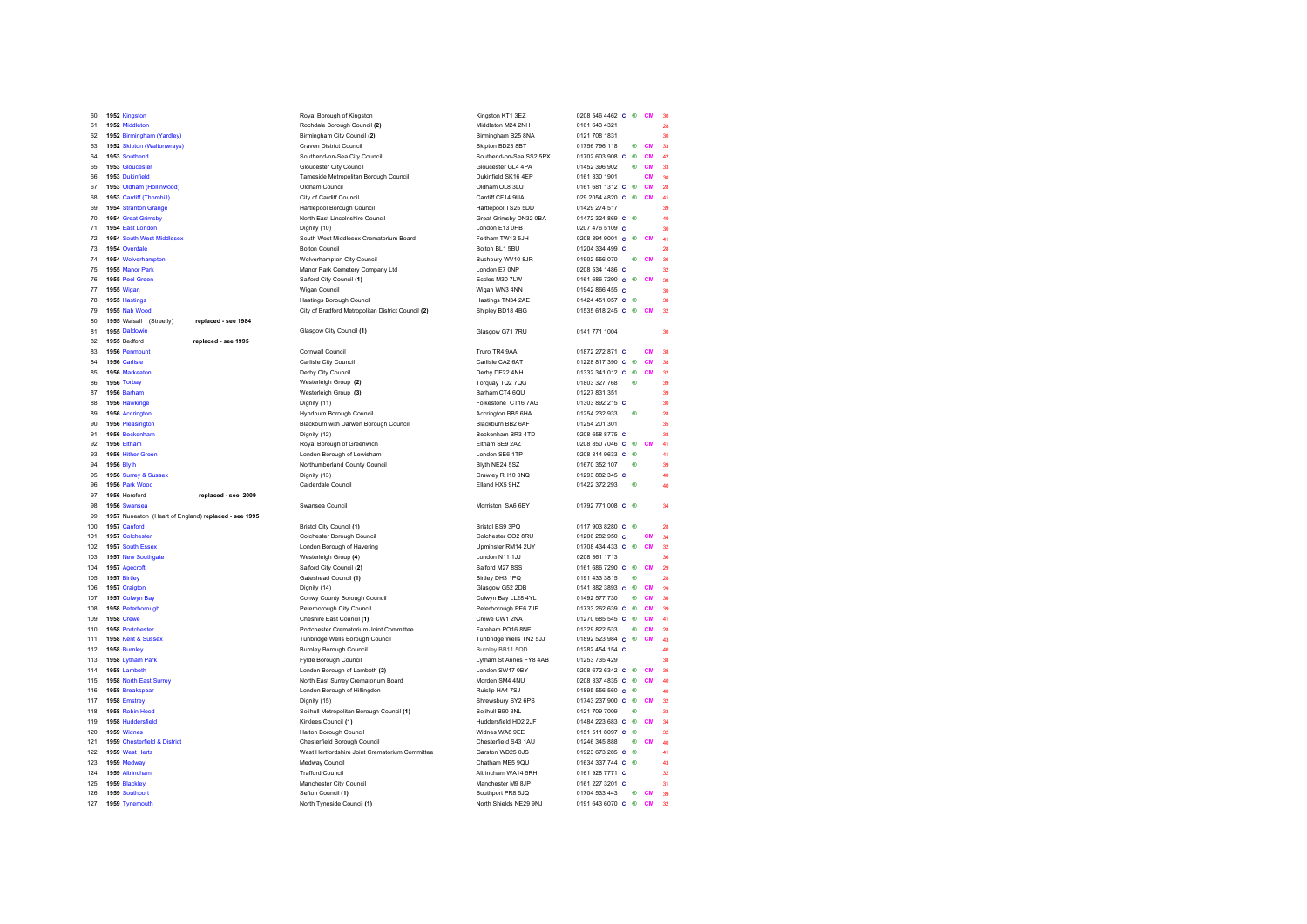| 128        |                  | 1959 Pontefract                                          | Wakefield Council (1)                              | Pontefract WF8 4HA                    | 01977 723 455 C ®                  |            | <b>CM</b> |                          |
|------------|------------------|----------------------------------------------------------|----------------------------------------------------|---------------------------------------|------------------------------------|------------|-----------|--------------------------|
| 129        |                  | 1959 Rawdon                                              | Leeds City Council (3)                             | Rawdon LS19 6JP                       | 0113 250 2904 C ®                  |            | CM        |                          |
| 130        |                  | 1959 Greenock                                            | Inverclyde Council                                 | Greenock PA16 8UG                     | 01475 715 658                      |            |           |                          |
| 131        |                  | 1959 Kircaldy                                            | Fife Council (1)                                   | Kirkcaldy KY2 6HQ                     | 01592 583 524                      | ⊛          | <b>CM</b> |                          |
| 132        |                  | 1960 The Vale                                            | Luton Borough Council                              | Luton LU2 8DD                         | 01582 723 700                      | $^{\circ}$ |           | 39                       |
|            |                  |                                                          |                                                    |                                       |                                    |            |           |                          |
| 133        |                  | 1960 Macclesfield                                        | Cheshire East Council (2)                          | Macclesfield SK10 3BU                 | 01625 383 948 C ®                  |            | <b>CM</b> | 38                       |
| 134        |                  | 1960 Durham                                              | Central Durham Crematorium Joint Committee         | Durham DH1 3TQ                        | 0191 384 8677                      | ⊛          | <b>CM</b> | 38                       |
| 135        |                  | 1960 The Park                                            | Rushmoor Borough Council                           | Aldershot GU12 4BP                    | 01252 321 653 C ®                  |            |           | 32                       |
| 136        |                  | 1960 Loughborough                                        | Dignity (16)                                       | Loughborough LE11 2AF                 | 01509 230 240 C                    |            |           |                          |
| 137        |                  | 1960 Mansfield                                           | Mansfield and District Crematorium Joint Committee | Mansfield NG18 5BJ                    | 01623 621 811                      | ®          | <b>CM</b> | 34                       |
| 138        |                  | 1960 Eastbourne                                          | Eastbourne Borough Council                         | Eastbourne BN23 8AE                   | 01323 761 093 C ®                  |            | <b>CM</b> | 38                       |
| 139        |                  | 1960 Whitley Bay                                         | North Tyneside Council (2)                         | Whitley Bay NE26 4NH                  | 0191 643 6070 C ®                  |            | <b>CM</b> | $\infty$                 |
| 140        |                  | 1960 Gornal Wood                                         | Dudley Metropolitan Borough Council (1)            | Dudley DY3 2RL                        | 01384 813 970 C ®                  |            |           | 37                       |
| 141        |                  | 1960 Stourbridge                                         | Dudley Metropolitan Borough Council (2)            | Stourbridge DY8 4RQ                   | 01384 813 985 C ®                  |            |           | 27                       |
| 142        |                  | 1960 Salisbury                                           | Salisbury City Council                             | Salisbury SP1 3JB                     | 01722 333 632                      | ®          | <b>CM</b> | 38                       |
| 143        |                  | 1960 Worcester                                           | Worcester City Council                             | Worcester WR3 8AH                     | 01905 226 33 c ®                   |            |           | 29                       |
| 144        |                  | 1960 Doncaster (Rose Hill)                               | Doncaster Council                                  | Doncaster DN4 6NE                     | 01302 535 191 C ®                  |            | <b>CM</b> | 41                       |
|            |                  | 1960 Dewsbury Moor                                       | Kirklees Council (2)                               | Dewsbury WF13 3PL                     | 01924 325 180 C ®                  |            | CM        | ăń,                      |
| 145        |                  |                                                          |                                                    |                                       |                                    |            | <b>CM</b> |                          |
| 146        |                  | 1960 Oakworth                                            | City of Bradford Metropolitan District Council (3) | Keighley BD22 0RJ                     | 01535 618 245 C ®                  |            |           | 32                       |
| 147        |                  | 1960 Cardross                                            | Argyll and Bute Council                            | Cardross G82 5HD                      | 01389 841 313                      |            |           | $\infty$                 |
| 148        |                  | 1960 Gwent                                               | Greater Gwent Crematorium Committee                | Torfaen NP44 2BZ                      | 01633 863 654 C ®                  |            | CM        | 31                       |
| 149        |                  | 1901 Darlimgtom                                          | Darlington Borough Council                         | Darlington DL3 8RY                    | 01325466646 C ®                    |            | CM        | 28                       |
| 150        |                  | 1961 Sandwell Valley (West Bromwich) replaced - see 2010 |                                                    |                                       |                                    |            |           |                          |
| 151        |                  | 1961 Middlesbrough                                       | Middlesbrough Council                              | Middlesbrough TS5 7HD                 | 01642 817 725                      | ⊛          | <b>CM</b> | 40                       |
| 152        |                  | 1961 Chelmsford                                          | Chelmsford City Council                            | Chelmsford CM1 3BL                    | 01245 605 630 c ®                  |            |           | 42                       |
| 153        |                  | 1961 Parndon Wood                                        | Westerleigh Group (5)                              | Harlow CM19 4SF                       | 01279 620 620                      | ⊛          | <b>CM</b> | 39                       |
| 154        |                  | 1961 Isle of Man                                         | Douglas Borough Council                            | Douglas IM2 6DB                       | 01624 696 329                      |            |           | 28                       |
| 155        |                  | 1961 Isle of Wight                                       | Isle of Wight Council                              | Whippingham PO32 6NJ                  | 01983 882 288                      | ⊛          |           |                          |
| 156        |                  | 1961 Bath (Haycombe)                                     | Bath and North East Somerset Council               | Bath BA2 2RQ                          | 01225 396 020                      | ⊛          | <b>CM</b> |                          |
| 157        |                  | 1961 Randalls Park                                       | Dignity (17)                                       | Leatherhead KT22 0AG                  | 01372 363 181 C                    |            |           | 38                       |
| 158        |                  | 1961 South Shields                                       | South Tyneside Council                             | South Shields NE34 9DT                | 0191 427 3190 C                    | ⊛          | <b>CM</b> | 31                       |
| 159        |                  | 1961 Chanterlands Avenue                                 | <b>Hull City Council</b>                           | Kingston-upon-Hull HU5 4EF            | 01482 614 975 C ®                  |            | <b>CM</b> | $\overline{\mathbf{30}}$ |
|            |                  | 1961 Woodlands                                           |                                                    |                                       | 01723 372 652                      | ®          |           | 33                       |
| 160        |                  |                                                          | Scarborough Borough Council                        | Scarborough YO12 6QN                  |                                    |            |           |                          |
| 161        |                  | 1961 Wakefield                                           | Wakefield Council (2)                              | Wakefield WF4 3JA                     | 01924 303 380 C ®                  |            | CM        | 33                       |
| 162        |                  | 1961 Jersey                                              | States of Jersey                                   | St Helier JE2 3LP                     | 01534 444 880 C                    |            |           | $\infty$                 |
| 163        |                  | 1961 Belfast (Roselawn)                                  | <b>Belfast City Council</b>                        | Crossnacreevy BT5 7TZ                 | 028 9044 8342                      | $^{\circ}$ | <b>CM</b> | 32                       |
| 164        |                  | 1962 Thorncliffe                                         | Barrow-in-Furness Borough Council                  | Barrow-in-Furness LA14 5PD            | 01229 876 542 c ®                  |            |           | ä.                       |
| 165        |                  | 1962 Vinters Park                                        | Maidstone Borough Council                          | Maidstone MF14 5LG                    | 01622 602 656 C ®                  |            |           | 41                       |
| 166        |                  | 1962 Preston                                             | Preston City Council                               | Preston PR2 5BY                       | 01772 792 391                      | $^{\circ}$ |           | 38                       |
| 167        |                  | 1962 Sr Helens                                           | St Helens Council                                  | St Helens WA10 6DF                    | 01744 677 406                      | $^{\circ}$ |           | 35                       |
| 168        |                  | 1962 Rowley Regis                                        | Sandwell Metropolitan Borough Council (1)          | Rowley Regis B65 8DA                  | 0121 569 6700 C ®                  |            | <b>CM</b> | 40                       |
| 169        | <b>1962 York</b> |                                                          | City of York Council                               | Bishopthorpe YO23 2QD                 | 01904 552 071                      | ®          | CM        | 44                       |
| 170        |                  | 1962 Barnsley                                            | Barnsley Metropolitan Borough Council              | Barnsley S71 5EH                      | 01226 206 053 c ®                  |            |           | 32                       |
| 171        |                  | 1962 Rotherham                                           | Dignity (18)                                       | Rotherham S65 3NN                     | $01709850344 \text{ C} \text{ R}$  |            | <b>CM</b> | $\overline{\mathcal{X}}$ |
| 172        |                  | 1962 Falkirk                                             | <b>Falkirk Council</b>                             | Falkirk FK2 7YJ                       | 01324 503 650                      |            | CM        | 28                       |
| 173        |                  | 1962 The Linn                                            | Glasgow City Council (2)                           | Glasgow G45 9SP                       | 0141 634 2121                      |            |           | 28                       |
| 174        | 1962 Perth       |                                                          | Perth and Kinross Council                          | Perth PH1 2PE                         | 01738 625 068 C ®                  |            |           | 33                       |
| 175        |                  | 1963 Slough                                              | Slough Borough Council                             | Slough SL2 5AX                        | 01753 523 127                      | ®          |           | 33                       |
|            |                  | 1963 Exeter & Devon                                      |                                                    | Exeter EX2 6EU                        | 01392 496 333 C                    |            |           | 40                       |
| 176<br>177 |                  | 1963 Lancaster & Morecambe                               | Dignity (19)                                       | Lancaster LA2 6AD                     | 01524 848 394 C                    |            |           | 29                       |
|            |                  |                                                          | Dignity (20)                                       |                                       |                                    |            |           |                          |
| 178        |                  | 1963 Thornton Garden of Rest                             | Sefton Council (2)                                 | Thornton L23 1TP                      | 0151 924 5143                      | ⊛          | CM        | 30                       |
| 179        |                  | 1963 Taunton Deane                                       | Somerset West and Taunton Council                  | Taunton TA1 5NE                       | 01823 284 811 C ®                  |            |           | 41                       |
| 180        |                  | 1964 Walton Lea                                          | Warrington Borough Council                         | Warrington WA4 6TB                    | 01925 267 731 C ®                  |            | <b>CM</b> | 39                       |
| 181        |                  | 1964 Woodlands                                           | North Lincolnshire Council                         | Scunthorpe DN17 1SP                   | 01724 747 555 C ®                  |            | CM        | 41                       |
| 182        |                  | 1964 Farlham                                             | Dignity (21)                                       | Norwich NR2 3RG                       | 01603 456 350 C                    |            |           | 28                       |
| 183        |                  | 1964 Stafford                                            | <b>Stafford Borough Council</b>                    | Stafford ST18 0XZ                     | 01785 242 594                      | $^{\circ}$ | CM        | 37                       |
| 184        |                  | 1964 Sutton Coldfield                                    | Birmingham City Council (3)                        | Sutton Coldfield B75 6LG              | 0121 308 3812                      |            |           | 39                       |
| 185        |                  | 1965 Chester<br>replaced - see 2013                      |                                                    |                                       |                                    |            |           |                          |
| 186        |                  | 1965 Newcastle-under-Lyme                                | Newcastle-under-Lyme Borough Council               | Newcastle-under-Lyme ST5 8LE          | 01782 635 498                      | ®          | <b>CM</b> |                          |
| 187        |                  | 1966 Chilterns                                           | Buckinghamshire Council (1)                        | Amersham HP7 0ND                      | 01494 724 263                      | ®          | CM        | 32                       |
| 188        |                  |                                                          |                                                    | Barnstaple EX31 3NW                   | 01271 345 431 C ®                  |            |           | 38                       |
|            |                  |                                                          |                                                    |                                       |                                    |            |           |                          |
|            |                  | 1966 North Devon                                         | North Devon Crematorium Joint Committee            |                                       |                                    |            |           |                          |
| 189        |                  | 1966 Mountsett                                           | Mountsett Joint Crematorium Committee              | Stanley DH9 9 JP                      | 01207 570 255                      | ®          | <b>CM</b> | 38                       |
| 190        |                  | 1966 Thanet                                              | <b>Thanet District Council</b>                     | Margate CT9 4LY                       | 01843 577 333 C ®                  |            | <b>CM</b> | 40                       |
| 191        |                  | 1966 Boston                                              | Boston Borough Council                             | Boston PE21 9HA                       | 01205 364 612                      |            | CM        | 38                       |
| 192        |                  | 1966 Grantham                                            | Dignity (22)                                       | Grantham NG31 9DT                     | 01476 590 905 C                    |            |           | 39                       |
| 193        |                  | 1966 Weston-super-Mare                                   | Dignity (23)                                       | Weston-super-Mare BS22 9NY            | $01934510608$ C ®                  |            |           | 40                       |
| 194<br>195 |                  | 1966 Saltwell<br>1966 Kingsdown                          | Gateshead Council (2)<br>Swindon Borough Council   | Gateshead NE9 6DT<br>Swindon SN25 6SG | 0191 433 3815<br>01793 822 259 C ® | $^{\circ}$ |           | 40<br>42                 |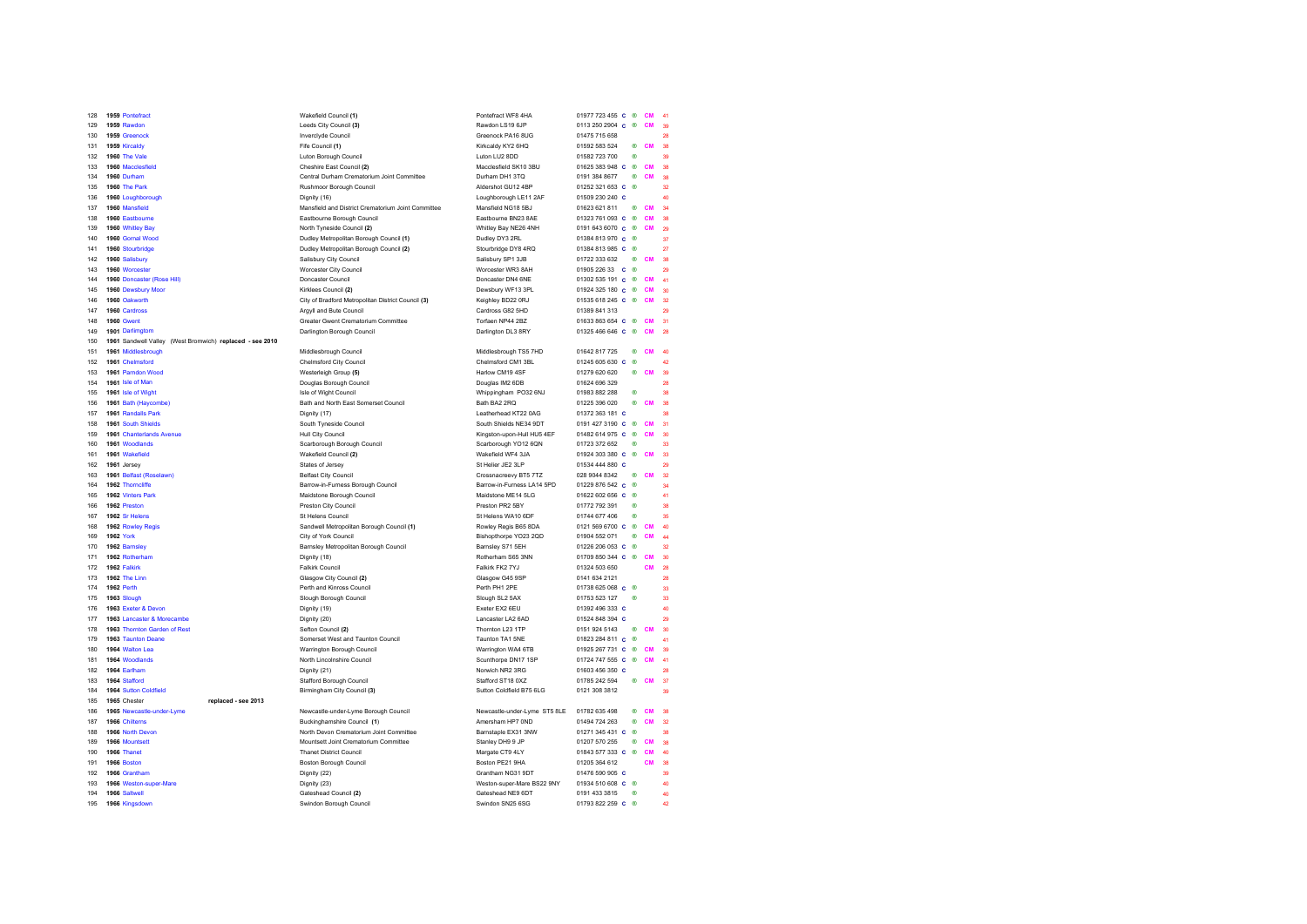| 196 | 1966 Masonhill          |                     | South Ayrshire Council                          | By Ayr KA6 6EN           | 01292 266 051 <b>c</b> <sup>®</sup> |            | <b>CM</b> | 41              |
|-----|-------------------------|---------------------|-------------------------------------------------|--------------------------|-------------------------------------|------------|-----------|-----------------|
| 197 | 1966 Pentrebychan       |                     | Wrexham County Borough Council                  | Wrexham LL14 4EP         | 01978 840 068 C ®                   |            | <b>CM</b> | 35              |
| 198 | 1967 Weston Mill        |                     | Plymouth City Council (2)                       | Plymouth PL2 2EP         | 01752 306 104 C                     |            |           | 28              |
| 199 | 1967 Guildford          | replaced - see 2019 |                                                 |                          |                                     |            |           |                 |
| 200 | 1967 Clydebank          |                     | West Dunbartonshire Council                     | Clydebank G81 4SL        | 01389 874 318                       |            |           | 30              |
| 201 | 1967 Mortonhall         |                     | City of Edinburgh Council                       | Edinburgh EH16 6TX       | 0131 664 4314                       |            |           | 36              |
| 202 | 1968 Lincoln            |                     | City of Lincoln Council                         | Lincoln LN4 1EF          | 01522873646 $c$ ®                   |            |           | 32              |
| 203 | 1968 Great Yarmouth     |                     | Great Yarmouth Borough Council                  | Gorleston NR31 7JJ       | 01493 441 974                       | $^{\circ}$ |           | 44              |
| 204 | 1968 Worthing           |                     | Worthing Borough Council                        | Findon BN14 0RO          | 01903872678 C ®                     |            |           | 40              |
| 205 | 1968 Parc Gwyn          |                     | Pembrokeshire County Council                    | Narberth SA67 8UD        | 01834 860 622 C ®                   |            | <b>CM</b> | 40              |
| 206 | 1969 Margam             |                     | Margam Crematorium Joint Committee              | Port Talbot SA13 2NR     | 01639 883 570 C ®                   |            |           | 36              |
| 207 | 1970 LLwydcoed          |                     | Llwydcoed Crematorium Joint Committee           | Aberdare CF44 0DJ        | 01685 874 115 C                     |            |           | 28              |
| 208 | 1970 Coychurch          |                     | Coychurch Crematorium Joint Committee           | Bridgend CF35 6AB        | 01656 656 605 C                     | $^{\circ}$ |           | 31.5            |
| 209 | 1971 South Bristol      |                     | Bristol City Council (2)                        | Bristol BS13 7AS         | 0117 903 8330 C ®                   |            |           | 41              |
| 210 | 1971 Yeovil             |                     | Yeovil Crematorium and Cemetery Committee       | Yeovil BA20 2EJ          | 01935 476 718                       | ®          |           | 33              |
| 211 | 1971 Chichester         |                     | Dignity (24)                                    | Chichester PO19 7UH      | 01243 787 755 C                     |            |           | 40              |
| 212 | 1971 Oakley Wood        |                     | <b>Warwick District Council</b>                 | Leamington Spa CV33 9QP  | 01926 651 418                       | $^{\circ}$ | <b>CM</b> | 40              |
| 213 | 1972 Easthampstead Park |                     | <b>Bracknell Forest Council</b>                 | Wokingham RG40 3DW       | 01344 420 314                       | $^{\circ}$ |           | 41              |
| 214 | 1973 Southampton        |                     | Southampton City Council                        | Southampton SO16 3NE     | 023 8076 6405 C ®                   |            | <b>CM</b> | 41              |
| 215 | 1973 City of London     |                     | City of London Corporation                      | London E12 5DQ           | 0208 530 2151 C                     |            |           | 43              |
| 216 | 1973 Redditch           |                     | Redditch Borough Council                        | Redditch B97 6RR         | 01527 621 74                        | ®.         | <b>CM</b> | 30 <sup>°</sup> |
| 217 | 1973 Dunfermline        |                     | Fife Council (2)                                | Dunfermline KY11 8QR     | 01383 602 335 C ®                   |            | <b>CM</b> | 29              |
| 218 | 1973 Bangor             |                     | <b>Gwynedd Council</b>                          | Bangor LL57 4HP          | 01248 370 500                       | $^{\circ}$ |           | 30              |
| 219 | 1974 Distington Hall    |                     | Copeland Borough Council                        | Workington CA14 4QY      | 01946 830 561 C ®                   |            |           | 41              |
| 220 | 1974 Hutcliffe Wood     |                     | Sheffield City Council (2)                      | Sheffield S8 0HN         | 0114 239 6068 c ®                   |            |           | 36              |
| 221 | 1975 Springwood         |                     | Liverpool City Council (2)                      | Woolton L25 7UN          | 0151 233 3004 C                     |            |           | 41              |
| 222 | 1975 Bretby             |                     | Central England Co-operative Society            | Burton-on-Trent DE15 0QE | 01283 221 505                       | 画          |           | 36              |
| 223 | 1975 Aberdeen           |                     | Aberdeen City Council                           | Aberdeen AB15 8PT        | 01224 740 722 C                     |            |           | 40              |
| 224 | 1979 Bramcote           |                     | <b>Bramcote Bereavement Services</b>            | Beeston NG39 3GJ         | 0115 917 3849                       | ⊛          |           | 33              |
| 225 | 1980 Mintlyn            |                     | Borough Council of King's Lynn and West Norfolk | King's Lynn PE32 1HB     | 01553 630 533                       | ⊛          |           | 37              |
| 226 | 1982 Crownhill          |                     | Milton Keynes Council                           | Milton Keynes MK8 0AH    | 01908 568 112 C ®                   |            |           | 40              |
| 227 | 1982 Glasnevin          |                     | Glasnevin Trust (1)                             | Glasnevin Dublin 11      | 353 1 882 6500 C                    |            |           | 34              |
| 228 | 1984 Streetly           |                     | <b>Walsall Council</b>                          | Aldridge WS9 0SG         | 0300 555 2848                       | $^{\circ}$ |           | 40.5            |
| 229 | <b>1985 Poole</b>       |                     | Bournemouth Christchurch & Poole Council        | Poole BH17 9BQ           | 01202 265 235                       | $^{\circ}$ |           | 27              |
| 230 | 1986 Tendring           |                     | <b>Tendring District Council</b>                | Weeley CO16 9JP          | 01255 686 644 C ®                   |            | <b>CM</b> | 39              |
| 231 | 1989 Glynn Valley       |                     | Dignity (25)                                    | Bodmin PL30 4AU          | 01208 738 58 C                      |            |           | 30 <sup>°</sup> |
| 232 | 1989 West Suffolk       |                     | Westerleigh Group (6)                           | Bury St Edmunds IP28 6RR | 01284 755 118                       |            |           | 39              |
| 233 | 1992 Westerleigh        |                     | Westerleigh Group (7)                           | Bristol BS37 8OP         | 0117 937 4619                       |            |           | 39              |
| 234 | 1993 Parkgrove          |                     | Parkgrove Crematorium Ltd                       | Friockheim DD11 4UN      | 01241 828 959                       |            |           | 33              |
| 235 | 1994 Aberystwyth        |                     | Westerleigh Group (8)                           | Aberystwyth SY23 3DG     | 01970 626 942                       |            |           | 40              |
| 236 | 1995 Norse Road         |                     | Bedford Borough Council                         | Bedford MK41 ORL         | 01234 718 150                       | ® CM       |           | 30              |
| 237 | 1995 Heart of England   |                     | Dignity (26)                                    | Nuneaton CV11 6WZ        | 024 7635 0646 C                     |            |           | 40              |
| 238 | 1995 Inverness          |                     | The Highland Council                            | Inverness IV3 8JN        | 01463 717 849 C                     |            |           | 29              |
| 239 | 1996 West Wiltshire     |                     | Westerleigh Group (9)                           | Trowbridge BA14 6HL      | 01380 871 101                       |            |           | 33              |
| 240 | 1997 Forest of Dean     |                     | Westerleigh Group (10)                          | Cinderford GL14 3HU      | 01594 826 624                       |            |           | 39              |
| 241 | 1997 Harwood Park       |                     | Harwood Park Crematorium Ltd                    | Stevenage SG2 8XT        | 01438 815 555 c ®                   |            |           | 32              |
| 242 | 1997 East Riding        |                     | Dignity (27)                                    | Driffield YO25 3BL       | 01377 267 604 C                     |            |           | 30              |
| 243 | 1997 Holmsford Bridge   |                     | Dignity (28)                                    | Irvine KA11 4EF          | 01294 214 720 C                     |            |           | 31              |
| 244 | 1998 Bowers Gifford     |                     | Westerleigh Group (11)                          | Basildon SS13 2HG        | 01268 584 411                       |            |           | 33              |
| 245 | 1998 Basingstoke        |                     | Dignity (29)                                    | North Waltham RG25 2BA   | 01256 398 783 C                     |            |           | 28              |
| 246 | 1998 Haltemprice        |                     | Dignity (30)                                    | Willerby HU10 6NS        | 01482 671 212 C                     |            |           | 30 <sup>°</sup> |
| 247 | 1998 Grenoside          |                     | Dignity (31)                                    | Sheffield S35 8RZ        | 0114 245 3999                       | ® CM       |           | 42              |
| 248 | 1999 Howe Bridge        |                     | Westerleigh Group (12)                          | Atherton M46 OPZ         | 01942 870 811                       |            |           | 30 <sup>°</sup> |
| 249 | 1999 Banbury            |                     | London Cremation Co. plc (4)                    | Banbury OX16 1ST         | 01295 226 500                       |            |           | 31              |
| 250 | 1999 Moray              |                     | Dignity (32)                                    | Moray AB56 5HQ           | 01542 850 488 C                     |            |           | 40              |
| 251 | 2000 Telford            |                     | Dignity (33)                                    | Redhill TF2 9NJ          | 01952 610 612 C                     |            |           | 32              |
| 252 | 2000 Woodlands          |                     | Solihull Metropolitan Borough Council (2)       | Coleshill B46 1DP        | 0121 709 7009                       | ⋒          |           | 32              |
| 253 | 2000 Mount Jerome       |                     | General Cemetery Company of Dublin              | Dublin 6W                | 353 1 497 7956 C                    |            |           | 36              |
| 254 | 2001 Newlands Cross     |                     | Glasnevin Trust (2)                             | Dublin 24                | 353 1 459 2288 C                    |            |           | 36              |
| 255 | 2002 Llanelli           |                     | Westerleigh Group (13)                          | Llanelli SA14 8BX        | 01554 824 137                       |            |           | 28              |
| 256 | 2003 Garden of England  |                     | London Cremation Co. plc (5)                    | Sittingbourne ME9 8GZ    | 01795 432 370                       |            |           | 33              |
| 257 | 2004 Holytown           |                     | Dignity (34)                                    | Holytown ML1 5RU         | 01698 730 730 C                     |            |           | 31              |
| 258 | 2005 Forest Park        |                     | Westerleigh Group (14)                          | Hainult IG6 3HP          | 0208 501 2236                       |            |           | 33              |
| 259 | 2005 Sherwood Forest    |                     | Dignity (35)                                    | New Ollerton NG22 0DY    | 01623 860 500 c ®                   |            |           | 40              |
| 260 | 2005 Roucan Loch        |                     | Roucan Loch Crematorium Company                 | Dumfries DG1 4JF         | 01387 266 749                       |            |           | 30              |
| 261 | 2006 West Berkshire     |                     | Westerleigh Group (15)                          | Thatcham RG19 4LD        | 01635 872 577                       |            |           | 33              |
| 262 | 2006 South Lanarkshire  |                     | South Lanarkshire Council                       | Blantyre G72 OTL         | 01698 452 230 C ®                   |            |           | 39              |
| 263 | 2006 Island             |                     | The Island Crematorium Company                  | Ringaskiddy Co Cork      | 353 21 486 4000                     |            |           | 41              |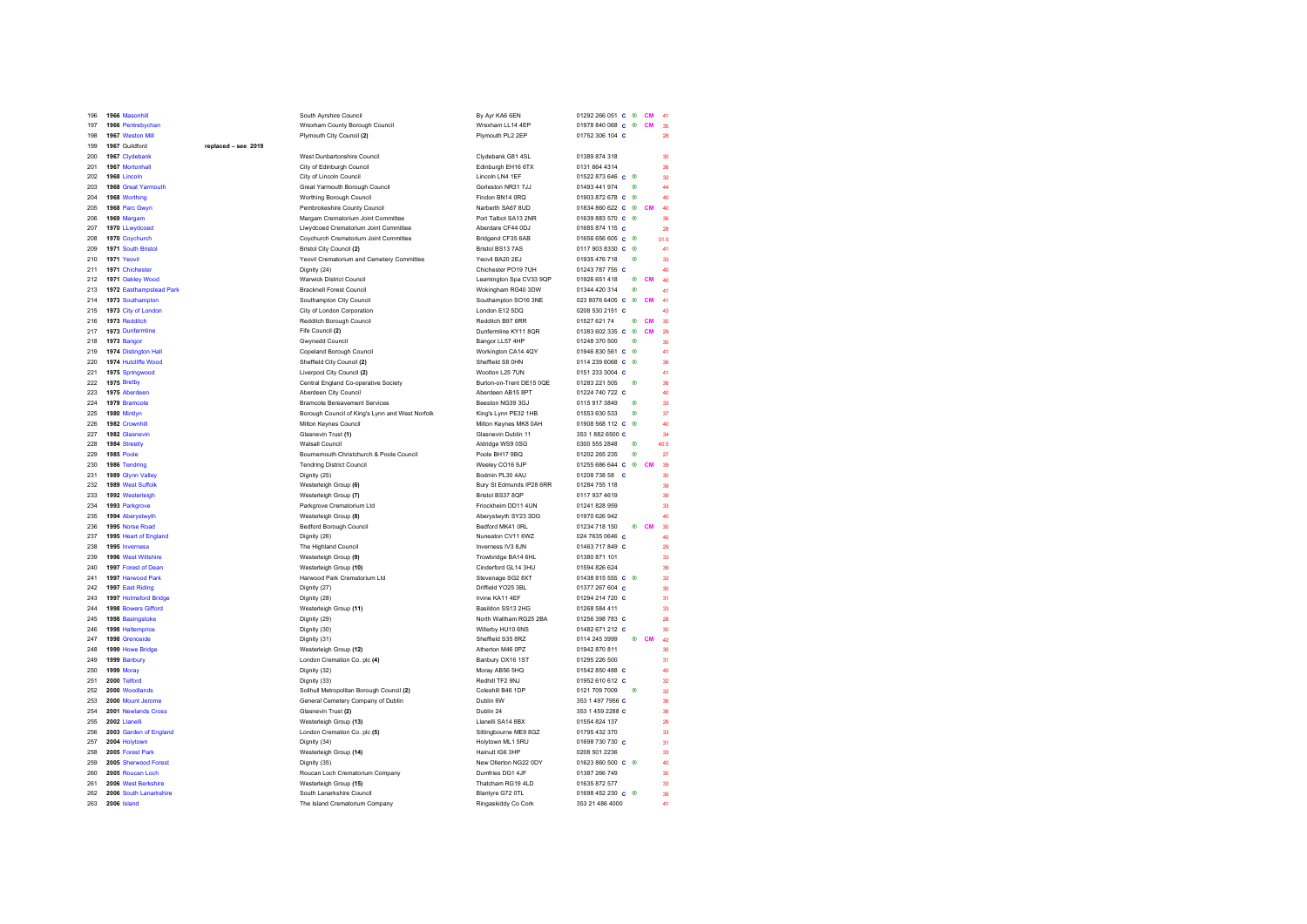| 264 | 2007 Charnock Richard     | Dignity (36)                              | Chorley PR7 5JP              | 01257 230 976 $\,$ $\,$ $\otimes$                             | 40 |
|-----|---------------------------|-------------------------------------------|------------------------------|---------------------------------------------------------------|----|
| 265 | 2007 Alford               | Willoughby Farms Ltd                      | Alford   N13 9  H            | $01507463947$ C ®                                             | 41 |
| 266 | 2007 Fast Lancashire      | Dignity (37)                              | Bury M26 0EU                 | 0161 724 6349 C ®                                             | 31 |
| 267 | 2009 Wear Valley          | Dignity (38)                              | Bishop Auckland DL14 8NR     | 01388 722 606 C                                               | 40 |
| 268 | 2009 Three Counties       | Dignity (39)                              | High Garrett CM7 5PB         | 01376 553 489 C                                               | 40 |
| 269 | 2009 Wessex Vale          | Westerleigh Group (16)                    | West Fnd SO30 2HL            | 01489 786 617                                                 | 38 |
| 270 | 2009 Hereford             | Herefordshire Council                     | Hereford HR4 0.IF            | 01432 383 200 $\,$ $\,$ $\otimes$                             | 42 |
| 271 | 2010 Fenland              | Dignity (40)                              | March PF15 0YJ               | 01354 650 577 C                                               | 40 |
| 272 | 2010 Treswithian Downs    | Westerleigh Group (17)                    | Camborne TR14 0BL            | 01209 611 835                                                 | 38 |
| 273 | 2010 Seven Hills          | <b>Fast Suffolk Crematorium Ltd.</b>      | Ipswich IP10 0FG             | $01473655614$ c ®                                             | 40 |
| 274 | 2010 Sandwell Valley      | Sandwell Metropolitan Borough Council (2) | West Bromwich B71 3SX        | $01215696700 \text{ C} \text{ } \textcircled{8}$<br><b>CM</b> | 40 |
| 275 | 2010 West Lothian         | Westerleigh Group (18)                    | Livingston EH54 7FD          | 01506 415 028                                                 | 39 |
| 276 | 2011 East Devon           | East Devon Crematorium Ltd.               | Whimple EX5 2PT              | $01404823017$ C ®                                             | 45 |
| 277 | 2011 Mendio               | Dignity (41)                              | Wells BA5 3RR                | 01749 340 930 C                                               | 40 |
| 278 | 2011 Wyre Forest          | Dignity (42)                              | Stourport on Severn DY13 8DE | 01562 740 850 C                                               | 40 |
| 279 | 2011 Borders              | Westerleigh Group (19)                    | Melrose TD6 9HA              | 01896 823 357                                                 | 39 |
| 280 | 2011 Cardiff & Glamorgan  | Memoria Ltd (1)                           | Barry CF62 9PX               | 01446 724 040 C ®                                             | 41 |
| 281 | 2012 Bentley              | Dignity (43)                              | Brentwood CM15 9RZ           | 01277 289 111 C                                               | 40 |
| 282 | 2013 Lichfield & District | Dignity (44)                              | Lichfield WS13 8GA           | 01283 791 564 C<br><b>CM</b>                                  | 40 |
| 283 | 2013 The Oaks             | The Southern Co-operative                 | Havant PO9 5NA               | $0239222648$ C ®                                              | 42 |
| 284 | 2013 South Lincolnshire   | Lincolnshire Co-operative                 | Surfleet PF11 4AA            | 01775 680 920                                                 | 40 |
| 285 | 2013 Sedgemoor            | Westerleigh Group (20)                    | Bridgwater TA6 4SR           | 01278 680 020                                                 | 39 |
|     |                           |                                           |                              |                                                               |    |